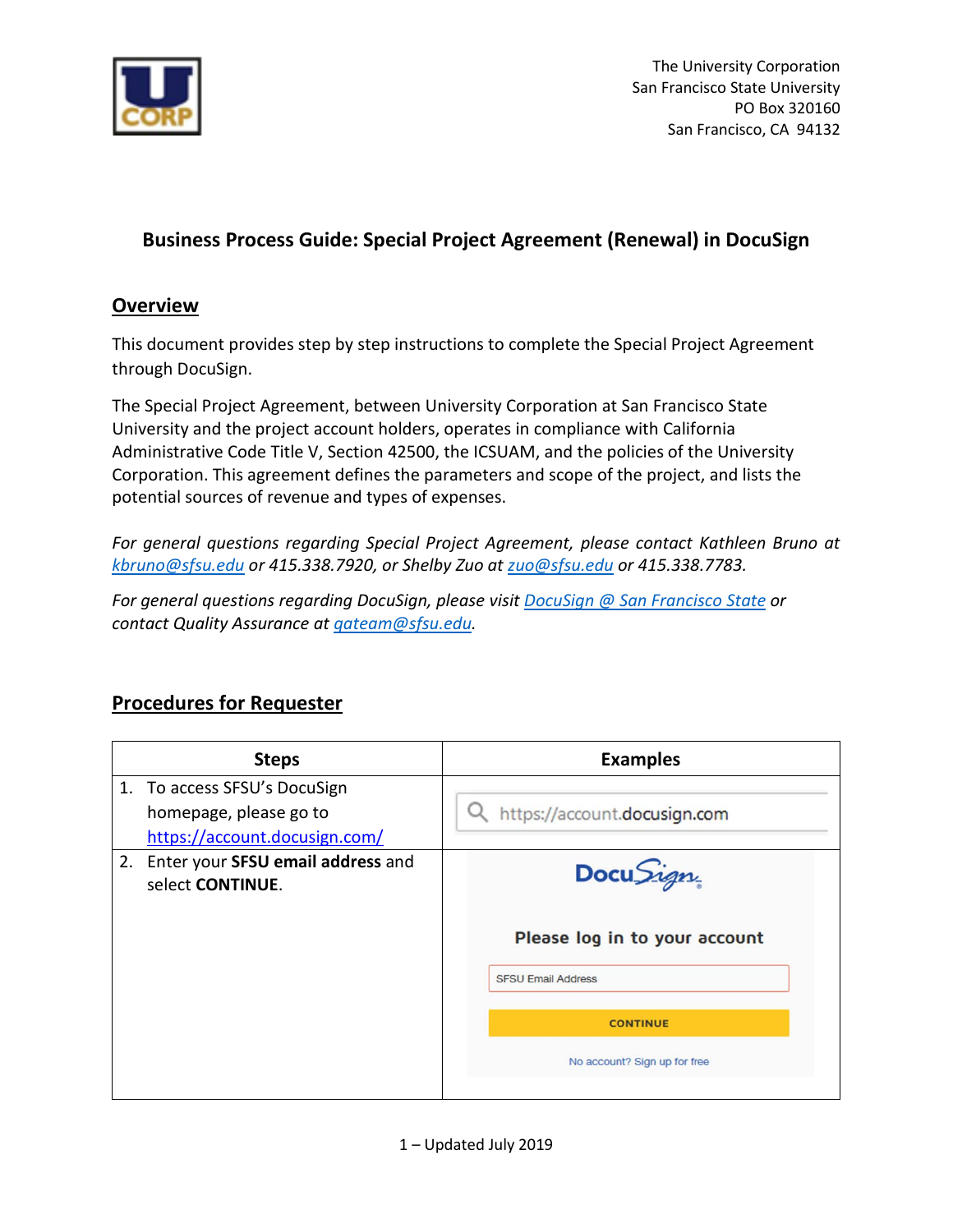

|    | <b>Steps</b>                                                                                                                                                                                                                                                                       | <b>Examples</b>                                                                                                                                                                                                                                                                                                                                                                                                                                                                                                                                                                                                                                                                                                                                                                                                                                                                                                                                                                                     |
|----|------------------------------------------------------------------------------------------------------------------------------------------------------------------------------------------------------------------------------------------------------------------------------------|-----------------------------------------------------------------------------------------------------------------------------------------------------------------------------------------------------------------------------------------------------------------------------------------------------------------------------------------------------------------------------------------------------------------------------------------------------------------------------------------------------------------------------------------------------------------------------------------------------------------------------------------------------------------------------------------------------------------------------------------------------------------------------------------------------------------------------------------------------------------------------------------------------------------------------------------------------------------------------------------------------|
| 3. | Enter your San Francisco State email<br>address & select CONTINUE. Enter<br>your San Francisco State ID or email<br>address and password to access your<br>DocuSign account.                                                                                                       | <b>SAN FRANCISCO</b><br><b>STATE UNIVERSITY</b><br><b>SF State Global Login</b>                                                                                                                                                                                                                                                                                                                                                                                                                                                                                                                                                                                                                                                                                                                                                                                                                                                                                                                     |
|    |                                                                                                                                                                                                                                                                                    | <b>SF State ID or Email</b><br><b>SF State Password</b><br>Login                                                                                                                                                                                                                                                                                                                                                                                                                                                                                                                                                                                                                                                                                                                                                                                                                                                                                                                                    |
|    |                                                                                                                                                                                                                                                                                    | Get help signing in                                                                                                                                                                                                                                                                                                                                                                                                                                                                                                                                                                                                                                                                                                                                                                                                                                                                                                                                                                                 |
|    | 4. From the DocuSign homepage, click<br>on the NEW button and then select<br><b>USE A TEMPLATE</b> from the drop<br>down menu.                                                                                                                                                     | <b>HOME</b><br><b>MANAGE</b><br><b>TEMPLATES</b><br><b>REPORTS</b><br>Sign or Get Signatures<br><b>NEW</b><br>Send an Envelope<br>Sign a Document<br>Use a Template<br>Create a PowerForm<br>ast 6 Months<br><b>CUSIGN ID</b><br><b>WHAT'S NEW</b>                                                                                                                                                                                                                                                                                                                                                                                                                                                                                                                                                                                                                                                                                                                                                  |
|    | 5.<br>Under Shared Folders, choose<br><b>University Corporation. Check</b><br>the box for either Special Project<br><b>Agreement (Campus Program</b><br><b>Renewal) or Special Project</b><br><b>Agreement (Scholarship</b><br>Renewal). When you are done,<br>click ADD SELECTED. | <b>Select Template</b><br>Q Search<br>My Templates<br>as Shared with Me<br>Owner<br>Last Change <b>v</b><br>Name<br>All Templates<br>Special Project Agreement<br>Cheryl Leung<br>4/19/2019   08:50:46 am<br>(New Campus Program)<br>Special Project Agreement<br>$\triangleright$ Folders<br>4/19/2019   08:50:05 am<br>O<br>Cheryl Leung<br>(Scholarship Renewal)<br><b>Shared Folders</b><br>Special Project Agreement<br>Division of Graduate St<br>4/19/2019   08:48:47 am<br>Cheryl Leung<br>(Campus Program Renewal)<br><b>Enterprise Risk Manage.</b><br><b>Faculty Affairs</b><br>4/19/2019   08:48:07 am<br>Cheryl Leung<br>(New Scholarship)<br><b>Fiscal Affairs</b><br><b>Fiscal Services</b><br>HR - Labor and Employ.<br>HR-Compliance<br>Human Resources<br>Procurement and Supp.<br><b>Bar</b><br>Quality Assurance<br>line.<br>Studen Affairs & Enroll<br>University Advancement<br>University Advancemen<br>University Corporation<br><b>View Less</b><br>ADD SELECTED<br>CANCEL |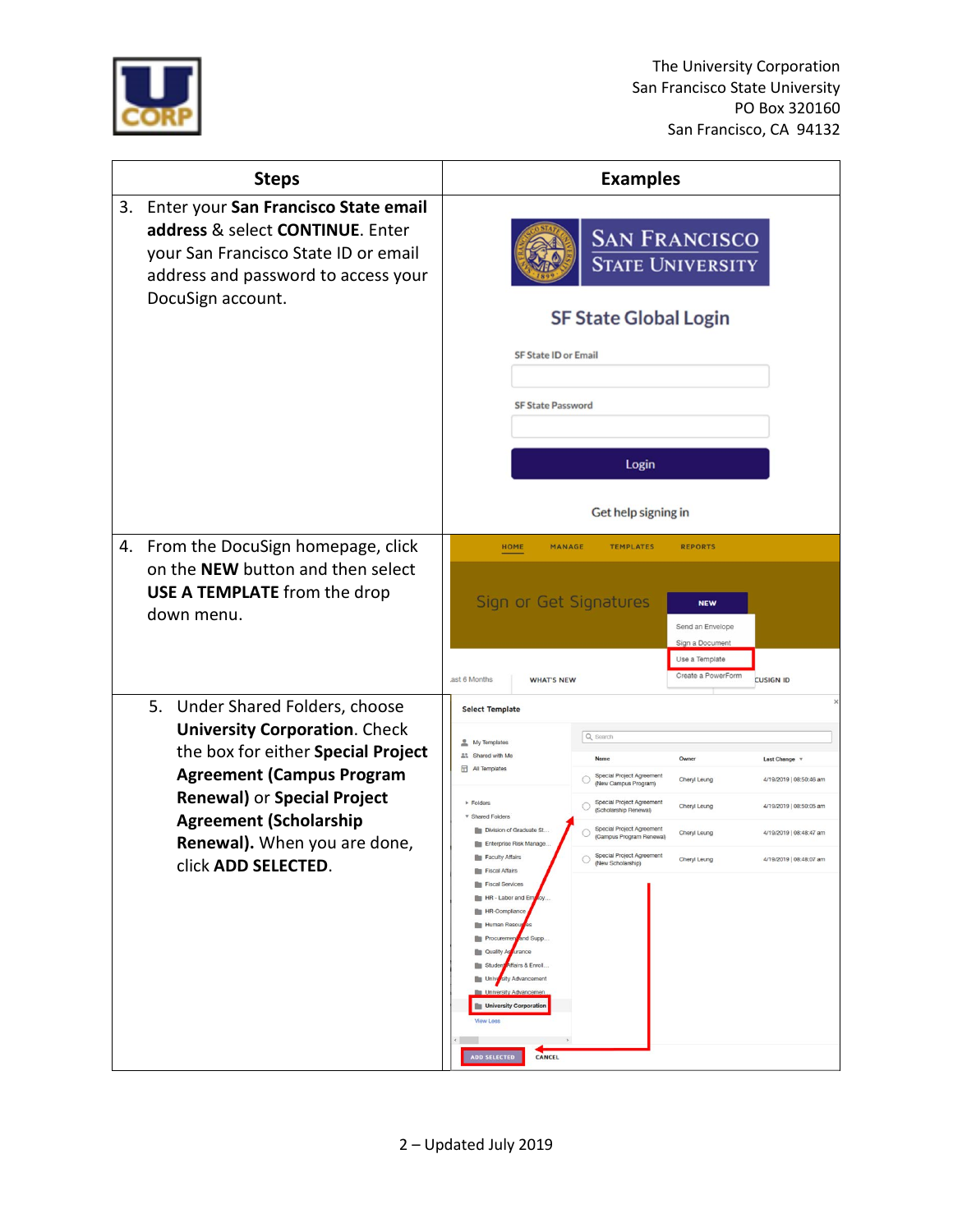

| <b>Steps</b> |                                                                        |                | <b>Examples</b>                                                                                                                                                                                                                            |                                                                                                                                                                     |  |
|--------------|------------------------------------------------------------------------|----------------|--------------------------------------------------------------------------------------------------------------------------------------------------------------------------------------------------------------------------------------------|---------------------------------------------------------------------------------------------------------------------------------------------------------------------|--|
| 6.           | Assign recipient contact information                                   |                | <b>Special Project Agreement (</b>                                                                                                                                                                                                         |                                                                                                                                                                     |  |
|              | (e.g. add yourself as Requestor). If                                   |                | <b>Recipients</b>                                                                                                                                                                                                                          |                                                                                                                                                                     |  |
|              | there is only one authorized signer,                                   |                | Requestor                                                                                                                                                                                                                                  | NEEDS TO SIGN<br>MORE 1                                                                                                                                             |  |
|              | you may remove any unnecessary<br>recipient by hovering over the right |                | Name<br>Email                                                                                                                                                                                                                              | 目                                                                                                                                                                   |  |
|              | side of the recipient and clicking on                                  | $\overline{2}$ | <b>Project Director</b>                                                                                                                                                                                                                    |                                                                                                                                                                     |  |
|              | the X to delete them and their                                         |                | Name                                                                                                                                                                                                                                       | $\ell$ NEEDS TO SIGN<br>MORE T<br>目                                                                                                                                 |  |
|              | assigned fields. For more                                              |                | Email 1                                                                                                                                                                                                                                    |                                                                                                                                                                     |  |
|              | information, please see                                                | 3              | <b>Authorized Signer 1</b>                                                                                                                                                                                                                 | NEEDS TO SIGN<br>MORE V                                                                                                                                             |  |
|              | http://docusign.sfsu.edu/content/ad                                    |                | Name<br>Email                                                                                                                                                                                                                              | 目                                                                                                                                                                   |  |
|              | d-or-remove-recipients-workflow-                                       |                | <b>Authorized Signer 2</b>                                                                                                                                                                                                                 |                                                                                                                                                                     |  |
|              | template.                                                              |                | Name <sup>*</sup>                                                                                                                                                                                                                          | NEEDS TO SIGN<br>MORE T<br>目                                                                                                                                        |  |
|              |                                                                        |                | Email '                                                                                                                                                                                                                                    |                                                                                                                                                                     |  |
|              | 7. Scroll down and replace the text                                    |                | <b>Message to All Recipients</b>                                                                                                                                                                                                           | <b>Advanced Options</b>   Edit                                                                                                                                      |  |
|              | "Fund Number" with the Fund                                            |                | Custom email and language for each recipient<br><b>Email Subject</b>                                                                                                                                                                       | · Recipients can change signing responsibility<br>· Incomplete envelopes expire 180 days after send date<br>· Recipients are warned 7 day(s) before request expires |  |
|              | Number that is associated with this<br>agreement. When complete, click |                | Please DocuSign: Fund Number<br>Special Project Agreemer<br>Charactera remaining: 34                                                                                                                                                       | · Comments are enabled<br>· Senders can use either quick send or advanced edit                                                                                      |  |
|              | <b>SEND</b> at the bottom left corner of the                           |                | <b>Email Message</b><br><b>Dear Colleague</b>                                                                                                                                                                                              |                                                                                                                                                                     |  |
|              | page.                                                                  |                | A Special Project Agreement renewal for a Scholarship unit<br>has been submitted to the University Corporation for review                                                                                                                  |                                                                                                                                                                     |  |
|              |                                                                        |                | Characters remaining: 9452                                                                                                                                                                                                                 |                                                                                                                                                                     |  |
|              |                                                                        | <b>SEND</b>    | <b>ADVANCED EDIT</b><br><b>DISCARD</b>                                                                                                                                                                                                     |                                                                                                                                                                     |  |
| 8.           | Click SIGN NOW and then CONTINUE                                       |                |                                                                                                                                                                                                                                            | ×                                                                                                                                                                   |  |
|              | in DocuSign.                                                           |                | Do you want to sign this document now?                                                                                                                                                                                                     |                                                                                                                                                                     |  |
|              |                                                                        |                |                                                                                                                                                                                                                                            |                                                                                                                                                                     |  |
|              |                                                                        |                | <b>SIGN LATER</b><br><b>SIGN NOW</b>                                                                                                                                                                                                       |                                                                                                                                                                     |  |
|              |                                                                        |                |                                                                                                                                                                                                                                            |                                                                                                                                                                     |  |
|              |                                                                        |                |                                                                                                                                                                                                                                            |                                                                                                                                                                     |  |
|              |                                                                        |                | <b>CONTINUE</b>                                                                                                                                                                                                                            | <b>OTHER ACTIONS</b>                                                                                                                                                |  |
| 9.           | Select START to begin filling out                                      | <b>START</b>   | 3280430-12C9-4782-ADE1-E3A408473A74                                                                                                                                                                                                        | the University Corporation, San Francisco State<br>1600 Holloway Avenue, ADM.361                                                                                    |  |
|              | required information on the Special                                    |                | CORI<br>Fund No.<br>Start Date                                                                                                                                                                                                             | San Francisco, California 94132<br>Renewal Date                                                                                                                     |  |
|              | Project Agreement.                                                     |                | SPECIAL PROJECT AGREEMENT<br><b>Part 1: GENERAL INFORMATION</b><br>oration, San Francisco State (UCorp) and the proj<br>signed below operates in compliance with California Administrative Code Title V. Section 42500, the Integrated CSU |                                                                                                                                                                     |  |
|              |                                                                        |                | Administrative Manual (ICSUAM), and the policies of the University Corporation, San Francisco State                                                                                                                                        | Campus Program<br>O<br>Scholarship                                                                                                                                  |  |
|              |                                                                        |                | <b>PROJECT NAMI</b><br>Cheryl Leung                                                                                                                                                                                                        | @sfsu.edu<br><b>PROJECT DIRECTOR EMAIL ADDRESS</b>                                                                                                                  |  |
|              |                                                                        |                | Must be Tenured/To<br>COLLEGE/UN                                                                                                                                                                                                           | DEPARTMENT/DIVISION                                                                                                                                                 |  |
|              |                                                                        |                | <b>ACTIVITY LOCATION</b><br>$\Box$ On Campus<br>Off Camput<br>Off Campus Address:                                                                                                                                                          |                                                                                                                                                                     |  |
|              |                                                                        |                | URPOSE/GOAL OF PROGRAM (State the objective of this project and how it meets the educational mission of the University):                                                                                                                   |                                                                                                                                                                     |  |
|              |                                                                        |                |                                                                                                                                                                                                                                            |                                                                                                                                                                     |  |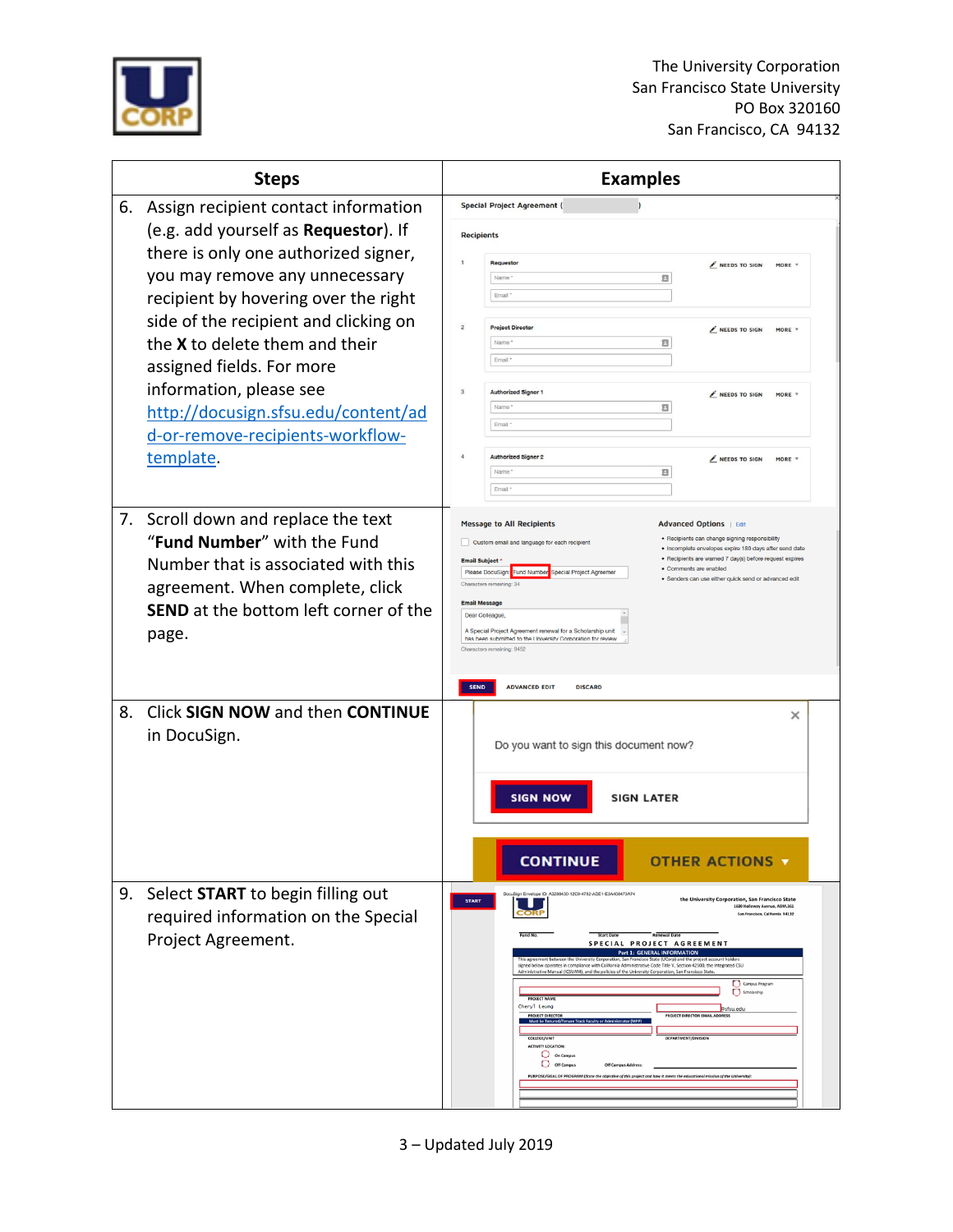

| <b>Steps</b>                                                                | <b>Examples</b>                                                               |
|-----------------------------------------------------------------------------|-------------------------------------------------------------------------------|
| 10. Click FINISH when you are done.                                         | <b>FINISH</b><br><b>OTHER ACTIONS</b>                                         |
| 11. When the transaction is completed,<br>you will receive a DocuSign email | Special Project Agreeme<br>Summary.pdf<br>2 attachments (502 KB) Download all |
| notification with the signed                                                | <b>SAN FRANCISCO</b>                                                          |
| document and transaction summary<br>attached. You may also access the       |                                                                               |
| signed document in your DocuSign                                            | Your document has been completed                                              |
| account by selecting VIEW<br><b>COMPLETED DOCUMENT.</b>                     | <b>VIEW COMPLETED DOCUMEN</b>                                                 |

## **Procedures for Signers**

| <b>Steps</b> |                                                                                                                                                                              | <b>Examples</b>                                                                                                                                                            |  |
|--------------|------------------------------------------------------------------------------------------------------------------------------------------------------------------------------|----------------------------------------------------------------------------------------------------------------------------------------------------------------------------|--|
| 1.           | To access the Special Project<br>Agreement, open the DocuSign<br>email and select REVIEW<br><b>DOCUMENTS.</b>                                                                | <b>SAN FRANCISCO</b><br>STATE UNIVERSITY<br>Quality Assurance sent you a document to review and sign.<br><b>REVIEW DOCUMENTS</b>                                           |  |
| 2.           | Enter your San Francisco State<br>email address & select CONTINUE.<br>Enter your San Francisco State ID or<br>email address and password to<br>access your DocuSign account. | <b>SAN FRANCISCO</b><br><b>STATE UNIVERSITY</b><br><b>SF State Global Login</b><br><b>SF State ID or Email</b><br><b>SF State Password</b><br>Login<br>Get help signing in |  |
|              |                                                                                                                                                                              |                                                                                                                                                                            |  |